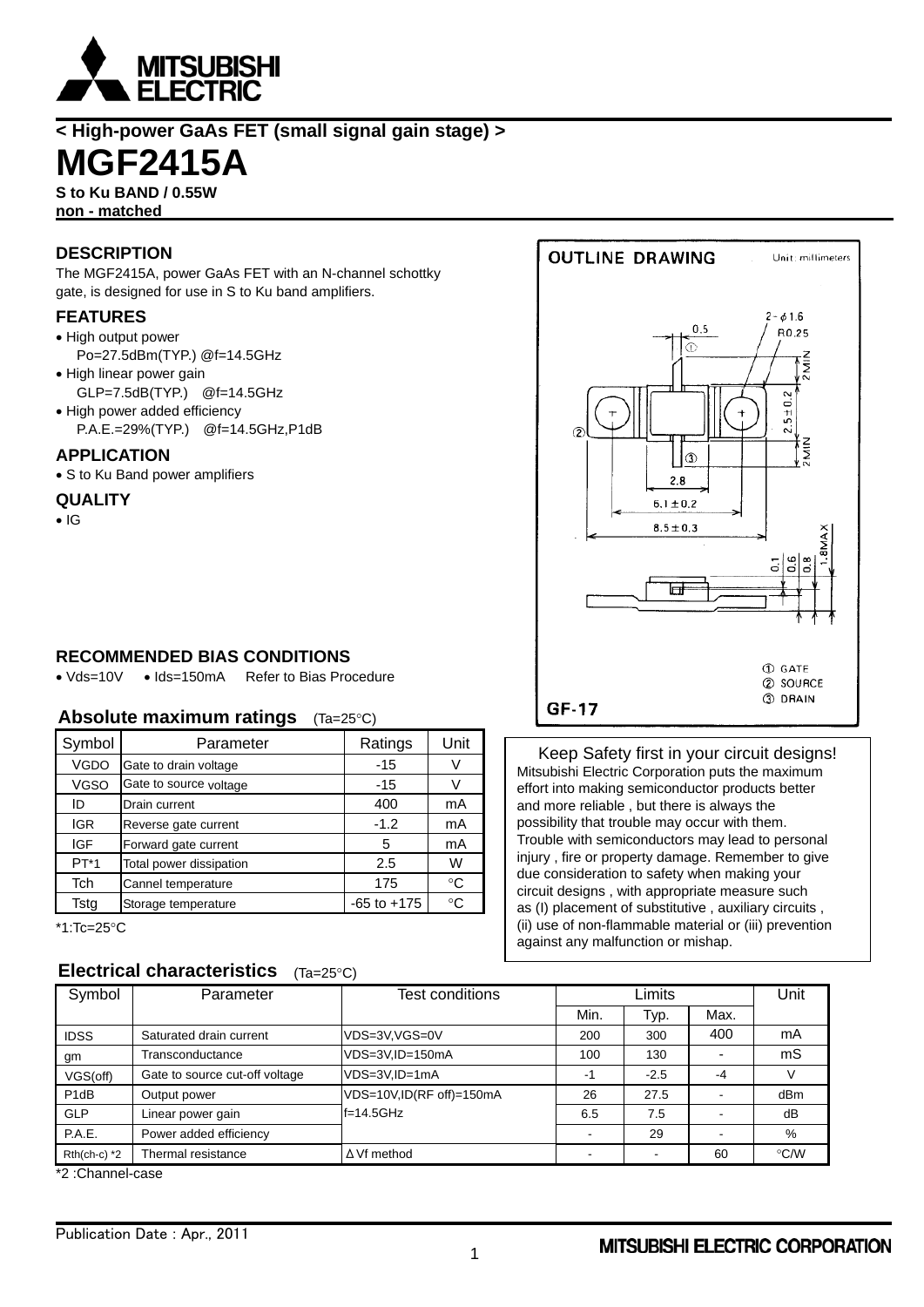### **MGF2415A TYPICAL CHARACTERISTICS**( Ta=25deg.C )



INPUT POWER Pin (dBm)

#### **MGF2430A S-parameters**( Ta=25deg.C , VDS=10(V),IDS=150(mA) )



| (GHz) | S Parameters(Typ.) |             |                 |             |                 |             |                 |             |       |         |
|-------|--------------------|-------------|-----------------|-------------|-----------------|-------------|-----------------|-------------|-------|---------|
|       | S <sub>11</sub>    |             | S <sub>21</sub> |             | S <sub>12</sub> |             | S <sub>22</sub> |             | κ     | MSG/MAG |
|       | Magn.              | Angle(deg.) | Magn.           | Angle(deg.) | Magn.           | Angle(deg.) | Magn.           | Angle(deg.) |       | dB      |
| 4     | 0.930              | $-132.0$    | .656            | 62.0        | 0.028           | 10.0        | 0.564           | $-93.5$     | 0.774 | 17.7    |
| 6     | 0.904              | $-156.0$    | .250            | 42.5        | 0.034           | 2.0         | 0.654           | $-108.0$    | 0.884 | 15.7    |
| 8     | 0.847              | $-177.0$    | 1.067           | 22.5        | 0.040           | $-6.0$      | 0.699           | $-128.5$    | 1.248 | 11.3    |
| 10    | 0.804              | 162.0       | 1.010           | $-8.5$      | 0.045           | $-14.0$     | 0.704           | $-149.5$    | 1.521 | 9.3     |
| 12    | 0.709              | 141.0       | 0.968           | $-30.0$     | 0.052           | $-22.0$     | 0.721           | $-173.0$    | 1.917 | 7.2     |
| 14    | 0.530              | 109.5       | 0.869           | $-78.0$     | 0.069           | $-41.0$     | 0.772           | 163.5       | 2.106 | 5.0     |
| 16    | 0.083              | 21.0        | 0.779           | $-130.0$    | 0.113           | $-77.0$     | 0.889           | 139.5       | 1.154 | 6.0     |

#### **MITSUBISHI ELECTRIC CORPORATION**